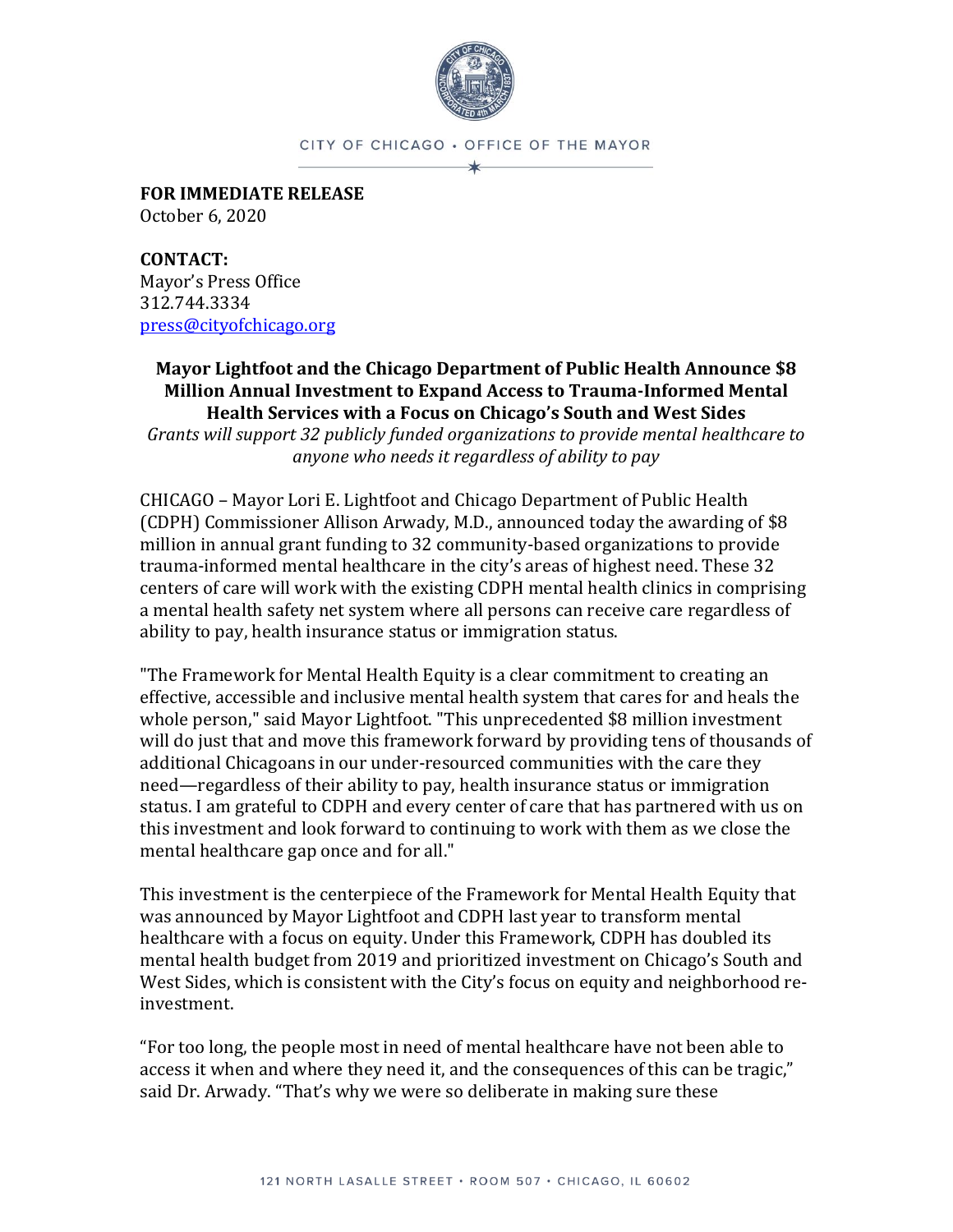

investments are going to communities where they are needed most and to publiclyfunded organizations who are the experts doing this work on the ground."

Of the 32 funded proposals, 30 will also expand mental health services for children, adolescents, and young adults, and all 32 will expand services into community areas of highest need. Grantees include Community Mental Health Centers (CMHCs), Federally Qualified Health Centers (FQHCs), and other community-based organizations, with single organizations funded at \$240,000 and partnership proposals funded at \$350,000 per year through 2022.

"Access to mental healthcare should not be dependent on how much you make or where you live," said Dr. Rashad Saafir, CEO of Bobby E. Wright Comprehensive Behavioral Health and Co-Founder of Westside Community Triage and Wellness Center. "By investing in the mental health safety net, Chicago is demonstrating a commitment to ensuring that all of its residents have access to the healthcare they deserve."

This investment will bolster the current safety net system with resources that can be used to hire more staff, expand existing services, fund new programs in communities of high need and promote collaborations that integrate mental healthcare with primary care. The result will be tens of thousands more patients served, better access to care for the underserved and integrated care for the whole person.

"Ensuring the availability of trauma-informed mental healthcare is critical to closing the healthcare gap and bringing first-rate care to our communities," said Esther Corpuz, CEO of Alivio Medical Center. "I am proud to stand with Mayor Lightfoot and support this important investment in our essential mental health safety net."

CDPH also announced today a \$1.6 million annual investment to integrate holistic healthcare services for people experiencing homelessness. Through this program, Heartland Alliance Health and Lawndale Christian Health Center will provide mental health services to people at homeless shelters and encampments. This will bring critical mental health and primary care services outside the walls of clinics to persons experiencing homelessness who are also living with serious mental illness, substance use disorders and other chronic health conditions.

"We know that when we address people's healthcare needs in the community, we improve patient outcomes and reduce unnecessary contact with first responders and crisis systems," said Matthew Richards, Deputy Commissioner for Behavioral Health at CDPH.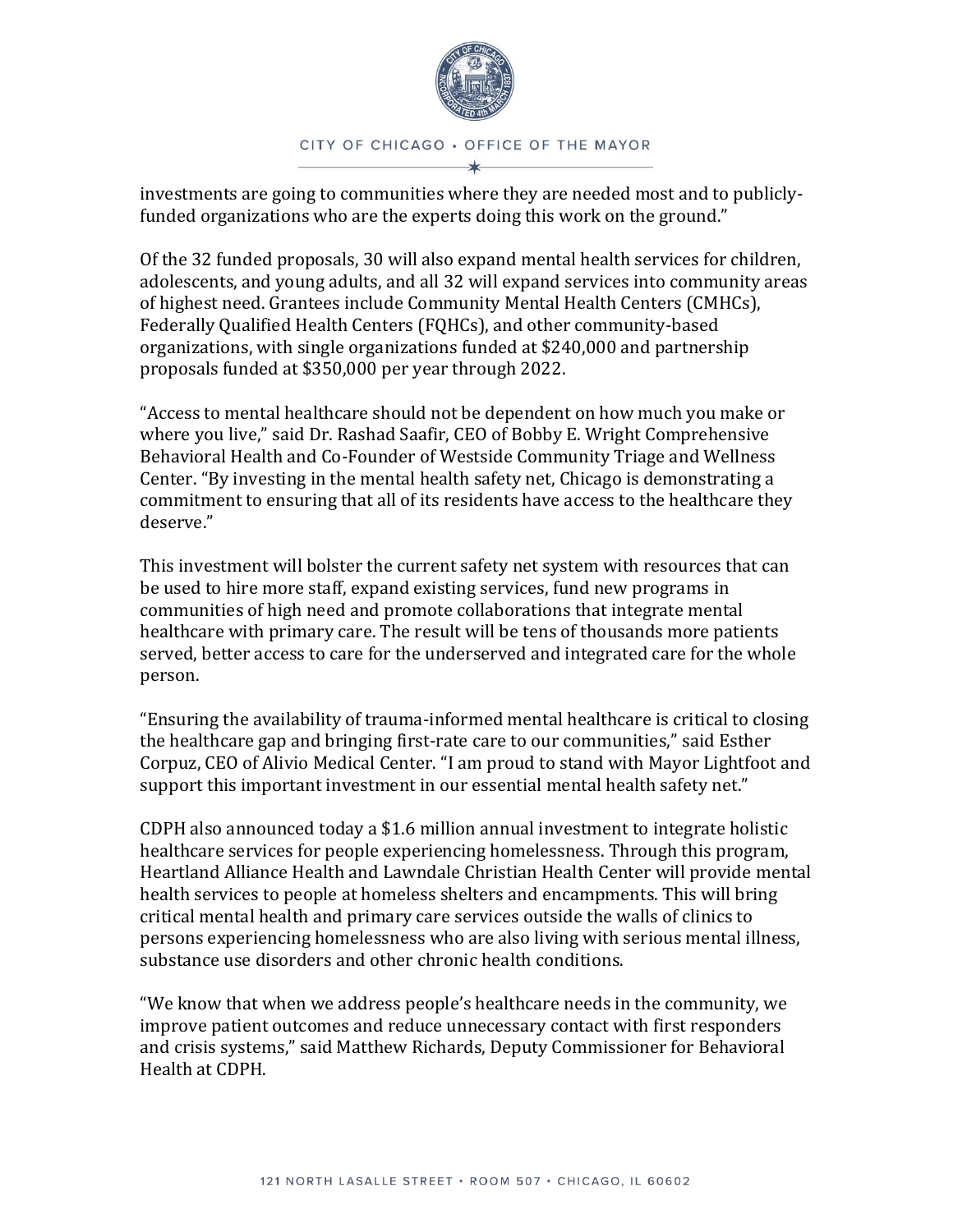

## CITY OF CHICAGO . OFFICE OF THE MAYOR

In addition to the investments in a publicly-funded system of mental healthcare, CDPH is also launching the city's first public mental health awareness campaign in partnership with the communications firm Edelman. This campaign will seek to improve awareness of publicly-funded mental health services available to all Chicago residents, combat mental health stigma, and build awareness of mental health as a critical public health issue.

"This investment is a key step to reversing the impact that years of neglect have had on the healthcare needs of our communities of color," said Roderick Sawyer, 6<sup>th</sup> Ward Alderman and Chairman of the Committee on Health and Human Relations. "The Framework for Mental Health Equity will ensure that residents throughout our city have access to the critical supports that they need."

"For many Chicagoans, access to mental healthcare can be life-saving," said Susan Sadlowski-Garza, 10th Ward Alderwoman. "I am thrilled that residents in my ward and throughout the city will now have greater access to the healthcare supports they need, regardless of their immigration or health insurance status."

## **Organizations Funded to Provide Trauma-Informed Mental Healthcare:**

Access Community Health Network Advocate Illinois Masonic Alivio Medical Center Alternatives, Inc. Apna Ghar, Inc. Asian Human Services, Inc. Bobby E. Wright Comprehensive Behavioral Health BUILD, Inc. Community Counseling Centers of Chicago (C4) Catholic Charities Chicago Family Health Center Christian Community Health Center Enlace Chicago Erie Family Health Center Erie Neighborhood House Esperanza Health Centers Habilitative Systems, Inc. Healthcare Alternative Systems, Inc. Heartland Alliance Howard Brown Health Lakeview Pantry Lawndale Christian Health Center